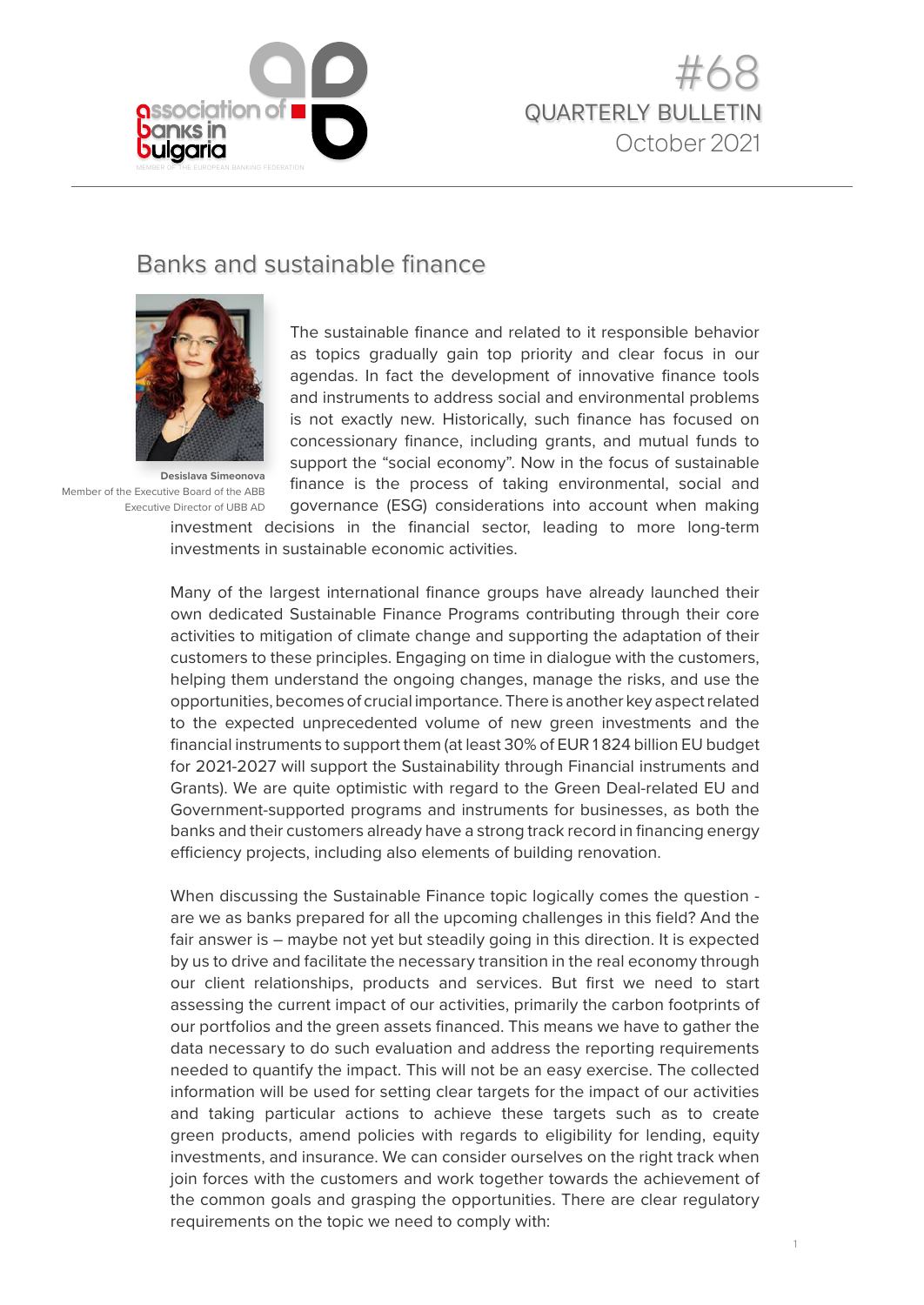• EBA's Implementing Technical Standards introduce structured approach to the Pillar 3 reporting, including on ESG topics. In practical terms, the standards provide the framework for disclosure of financed CO2 emissions linked to energy production and Green assets.

• EU Taxonomy Regulation – provides framework for classification of investments and activities. It effectively defines eligibility of green investments.

• Non-Financial Reporting Directive (NFRD), further extended (and to be replaced) by Corporate Sustainability Reporting Directive (CSRD) – imposes a formal reporting on ESG topics, including Climate action and Sustainable Finance. New elements in CSRD are the formalization of content requirements, structured reporting in a common electronic register, audit requirements and extended coverage to SMEs.

ECB Stress Test will be conducted in H1 of 2022, based on data and information as of the end of 2021 about income from the sectors expected to be affected by climate change and climate action, as well as data about top corporate exposures (on Group level) in these sectors.

In addition to their response and preparation towards the increasingly intensive regulatory agenda, the big banking and financial groups also intensify their efforts to counter climate change through undertaking voluntary commitments, such as the CCCA (Collective Commitment to Climate Action) and NZBA (Net Zero Banking Alliance).

It is obvious that the importance of the topic is growing and due to the scope and the relative complexity of the data required for sustainable finance reporting purposes, the need for establishment of formal governance regarding the data collection and validation process is quite visible and demanding for the banks. Positions like Corporate Sustainability Officer, Program Manager Sustainable Finance and EU Taxonomy Competence Officer will soon lose their exotic flavor and will become gradually more popular and even "must have" ones.

And last but not least is related to the role of state authorities in this challenge. Financial sector has a critical role to play in ensuring a truly sustainable recovery from the COVID-19 crisis but it can deliver better environmental, social or governance outcomes only if the banks and the investors have the tools and information they need. All the data that is needed for the regulatory assessment and is already available on state level should be accessible for objective and comparable ESG analysis. We as banks accept our role aiming at improvement the financial literacy of the clients on the topic but we should not burden them with administrative bureaucracy and documents collection related to centrally available data.

The banks cannot afford to carry out their activities as pure commercial enterprises. They are operating with attracted funds from the customers and have their mission in the name of society. The legislation and regulations assign them clear social responsibilities and commitments on climate and sustainability objectives. By channeling private investments into the transition to a climateneutral, climate-resilient, resource-efficient and fair economy, as a complement to public money, we feel accountable for our and the next generation better future.

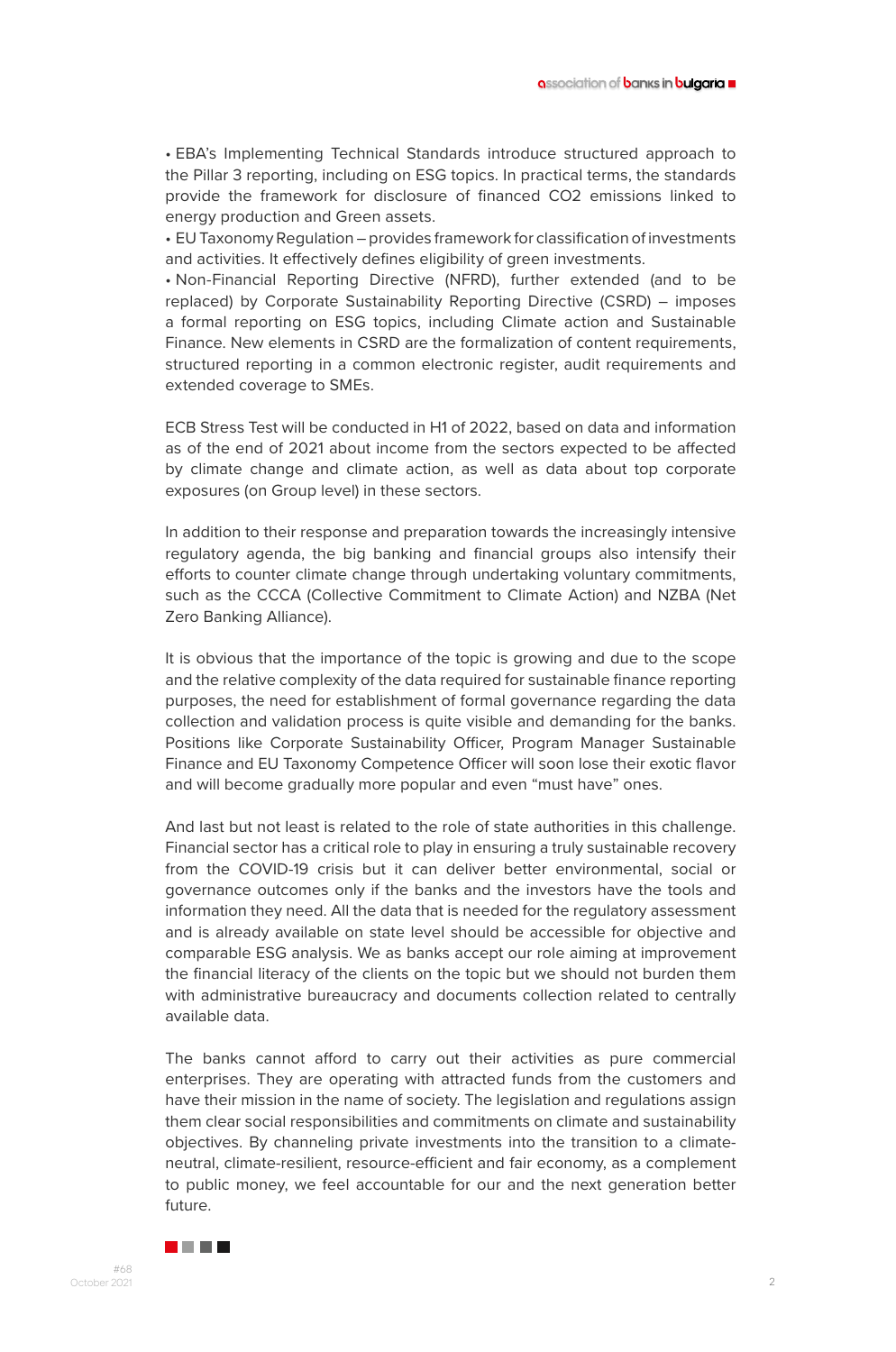BASPSC: In the eve of its 25<sup>th</sup> Anniversary the Bulgarian Association of Supplementary Pension Security Companies had a successful start of the pay out phase of the supplementary pensions from the universal funds as of 1<sup>st</sup> of September 2021



**Evelina Miltenova**  Chairperson Bulgarian Association of Supplementary Pension Security Companies (BASPSC)

In 1997 the Association of Supplementary Pension Security Companies was established with the aim to unite the whole branch, namely for these years the new activity in Bulgaria – the supplementary pension security. Since then, we unite the efforts of all pension insurance companies and participate actively with own capacity, opportunities, expertise in the implementation of the pension reform, forming and improving the legislation in the sphere of the pension insurance. We strive to actively and successfully cooperate with regulators and key stakeholders for the pension industry – Financial Supervision

Commission, Ministry of Finance, Ministry of Labor and Social Policies, the relevant Committees in the National Assembly, with the major trade unions and employers' organizations. For the past years, the Association and its members are proud that we have performed these functions and the Pension Association was always an important factor in the implementation of the pension reform and the development of the three-pillar pension model in Bulgaria. Systematically we demonstrate and we had proved that this model is the only correct solution for the implementation of more adequate pension payments and higher income for the people in their golden pension ages. Over the quarter of a century the supplementary pension insurance established itself as an integral part of the Bulgarian pension model, which consists of three pillars:

**First pillar** - State social security (SSS) - covers the entire working population of the country. It operates on a cost-covering basis. The pensions of the current pensioners are currently paid with the contributions of the employees. It is implemented by the National Social Security Institute (NSSI) and in 2021 it is forecasted to register a gigantic deficit of over BGN 6 billion, already planned to be financed in the state budget through transfers.

**Second pillar** – supplementary mandatory pension insurance (SMPI) from private pension funds – operates and invests on the capital markets. Provides an early retirement pension for those working under the conditions of the first and second categories of work and/or a supplementary old-age pension for those born after 31<sup>st</sup> December 1959. Exactly this payment process began in September 2021.

**Third pillar** - supplementary voluntary pension insurance (SVPI) of a voluntary nature. It works on a capital principle. Allows the receipt of old-age, invalidity and survivors' pensions. It is carried out by private pension funds.

Unlike the insurance in the state solidarity pillar, the accounts of the insured in the capital pillar, the universal and voluntary pension funds, are inherited by law from the heirs in full. Upon transfer of the money from UPF to NSSI or Silver Fund, the heirs lose the right to receive this money. There is obviously a lack of information on how the solidarity pension fund managed by the National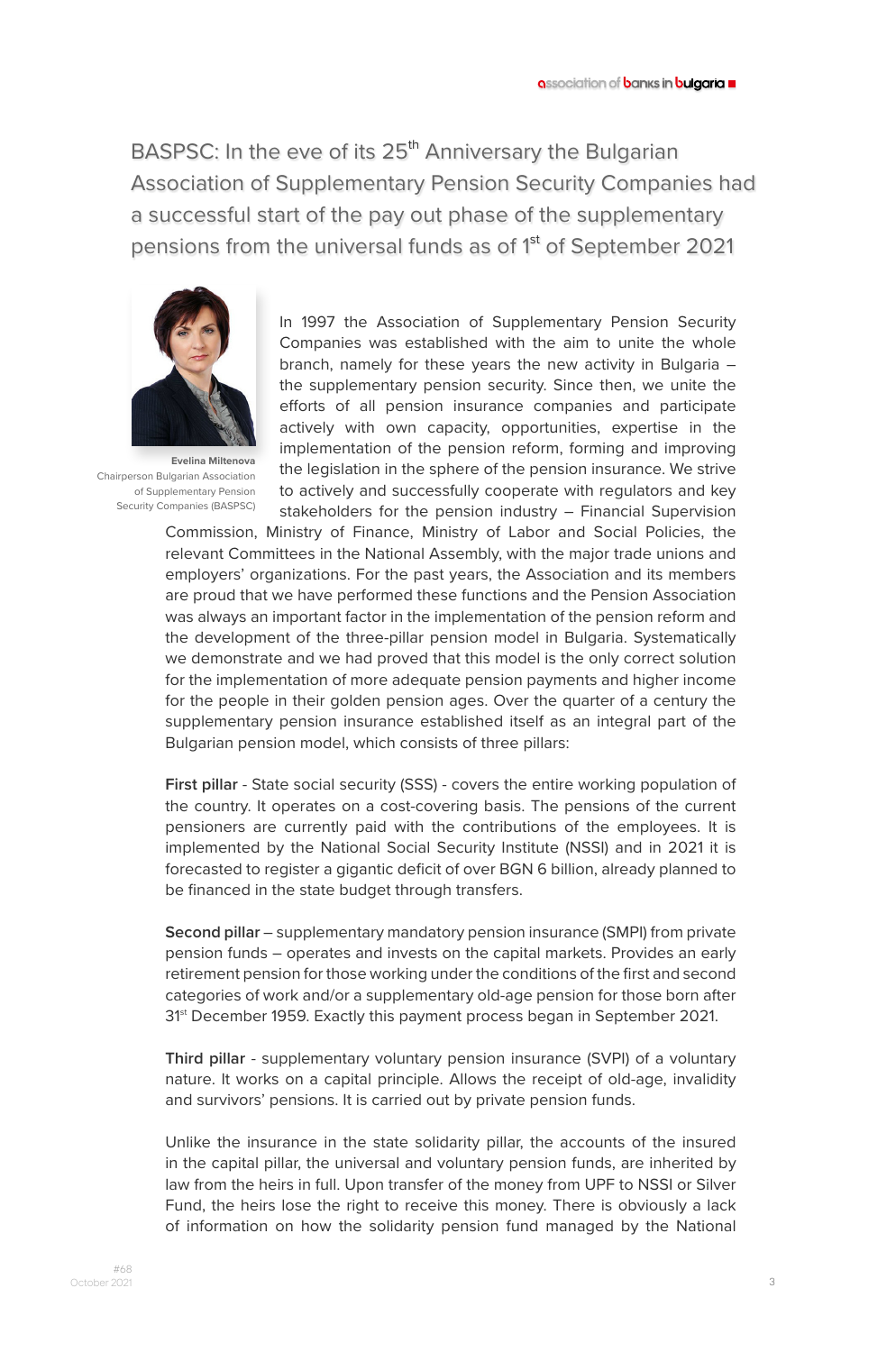Social Security Institute works and what exactly happens to the pension savings that some people transfer from the second to the first pillar. It is precisely the above described significant differences that will come to the surface now at the start of the payment of the second pensions from the capital pillar (universal funds) through inheritance, as well as on the manner of transparent and efficient management of funds.

#### **Achievements of pension companies for the past period**

As of June 2021, more than 4 million and 800 thousand people are insured in the four types of private pension funds. The assets of the pension funds exceed BGN 18.5 billion, and the pension insurance market has fully recovered after the high turbulence and temporary declines in 2020, marked by the Covid pandemic. The companies have been achieving good rates of return of over 4% for insured persons since the beginning of the year, despite the imposed policies of ultralow and negative interest rates by the Central Banks. The funds managed to successfully position their portfolio investments in an environment of higher economic activity, improved market conditions and rising prices of financial instruments on international capital markets. Since the establishment of the pension funds, the average annual return in the period from 2002 to June 2021 for UPF /universal pension funds/ has reached 5.00%. For PPF /occupational pension funds/ it is close to 4.95%, and 5.30% for voluntary pension funds.

### **Upon the start of the pay out phase of the second pensions from the universal**  funds as of 1<sup>st</sup> of September, 2021 a new and important chapter in the **development of national pension system has begun.**

After almost three-years of efforts and intensive activity of the interdepartmental working group, led by the MLSP with the key participation of FSC, MF, unions and employers, in which BASPSC unwaveringly partnered and made a significant contribution for the necessary legal amendments in the Social Security Code approved by the National Assembly in March/April 2021. Those changes have been crucial to ensure the required regulation of pay out phase of the supplementary pensions from the universal funds.

The nine pension insurance companies were fully prepared to kick off and conclude new contracts and begin as of September after the implementation within ultra-short deadlines of the changes in the Social Security Code and the new updates by the FSC in the related ordinances. The pension companies invested in IT systems and modern technologies in order to serve the newly established funds for repayment and created necessary process to perform pay out of pensions to insured persons who have reached retirement age.

We considered that massively the insured persons are not properly informed and it is extremely important for them to know that the pension companies begin to guarantee at this stage with their own funds the accumulated gross installments in their special pension accounts in the phase of accumulation for the last almost twenty years. Practically with this decision the retirees are entirely protected from negative returns, the fees of the funds are fully set o before their funds are transferred to the new repayment funds, which by law are managed much more conservatively than the universal ones.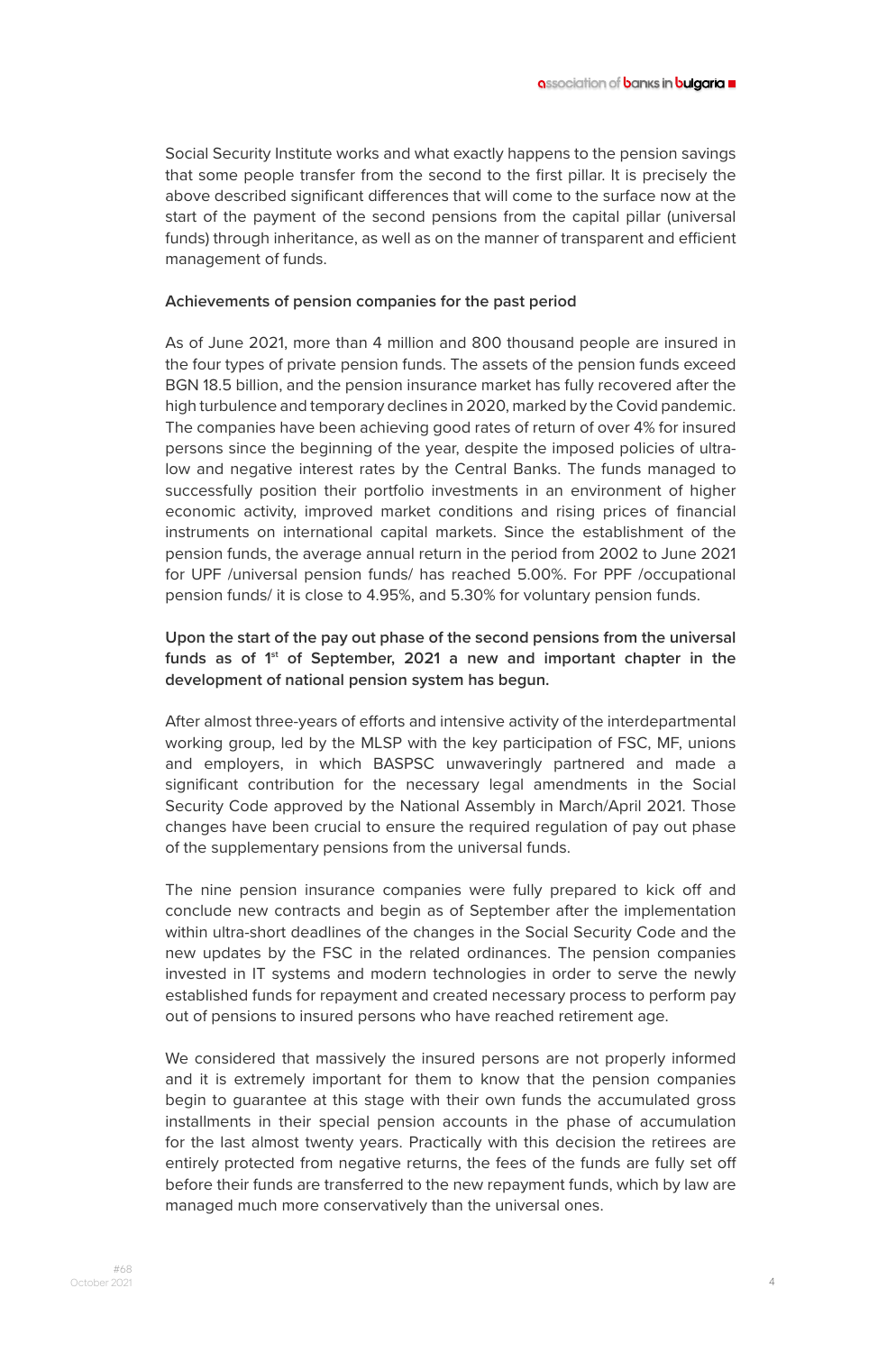Depending on the individual needs the insured persons can now choose between three types of lifelong pensions such as: a) a lifelong pension without additional conditions, b) a lifelong pension with a guaranteed payment period or c) a lifelong pension with deferred payment of part of the funds until reaching the age chosen by the pensioner. The second main product is a pension with a pre-agreed deferred payment, while the third product for a single payment is for persons with small accounts below BGN 900, where it is possible to pay the entire amount to the person once.

At the moment, a large part of the clients of the funds, who do not postpone their retirement, sign contracts based on the selected product and in the next 1–2 months they will start receiving pension payments on their bank accounts in Bulgarian levs. As we had expected, they are driven to a different product than the lifetime pension, namely the deferred payment alternative. The preferred monthly amount is also not a surprise and amounts to BGN 300, which is the maximum allowed by law and corresponds to the minimum pension amount.

For the first month from the start of the phase is characterized by the fact that in case of interest in the lifelong pensions, the persons are oriented mainly to a lifelong pension with a period of deferred payment until reaching a certain age. In this case, too, there is a tendency to the desired amount, which is the maximum by law for this period, namely not less than BGN 300 per month, after which the pensioner will receive from the funds not less than the minimum amount of the monthly pension from the second pillar, which by law is 15% of the minimum pension from the National Social Security Institute - currently BGN 45.

In all pension companies there is a gradual but steady increase in interest, but the number of contracts is still relatively low. According to the data collected by the BASPSC for the pension companies, in the first month a total of over 250 contracts were concluded, of which 25 were lifelong pensions mainly by women who are also the first pensioners of the second pillar. The numbers will increase faster in the next year, when even more insured persons in the mandatory second pillar will reach retirement age. The report on the concluded contracts for supplementary pensions will be sent monthly by the pension companies to the Financial Supervision Commission, which will summarize and publish on its website, and can be monitored by all interested parties.

Along with the successful start of second pillar pension payments, BASPSC and employers' organizations will continue to insist that the remaining changes in Social Security Code be made in order to completely eliminate the injustice of reducing the state pension by a lower percentage, but not completely accurate coefficient of reduction yet. When determining the contribution to the Social Security Pensions Fund, all subsidies from the state budget should be taken into account in the calculations of the coefficient, regardless of the used formal name or definition in the law.

#### **Participation in the institutional life of the financial sector and work with the members of the ABB**

BASPSC actively cooperates with all organizations and institutions in the financial sector of Bulgaria, including the Association of Banks in Bulgaria and its members. We have been working together over the years and currently with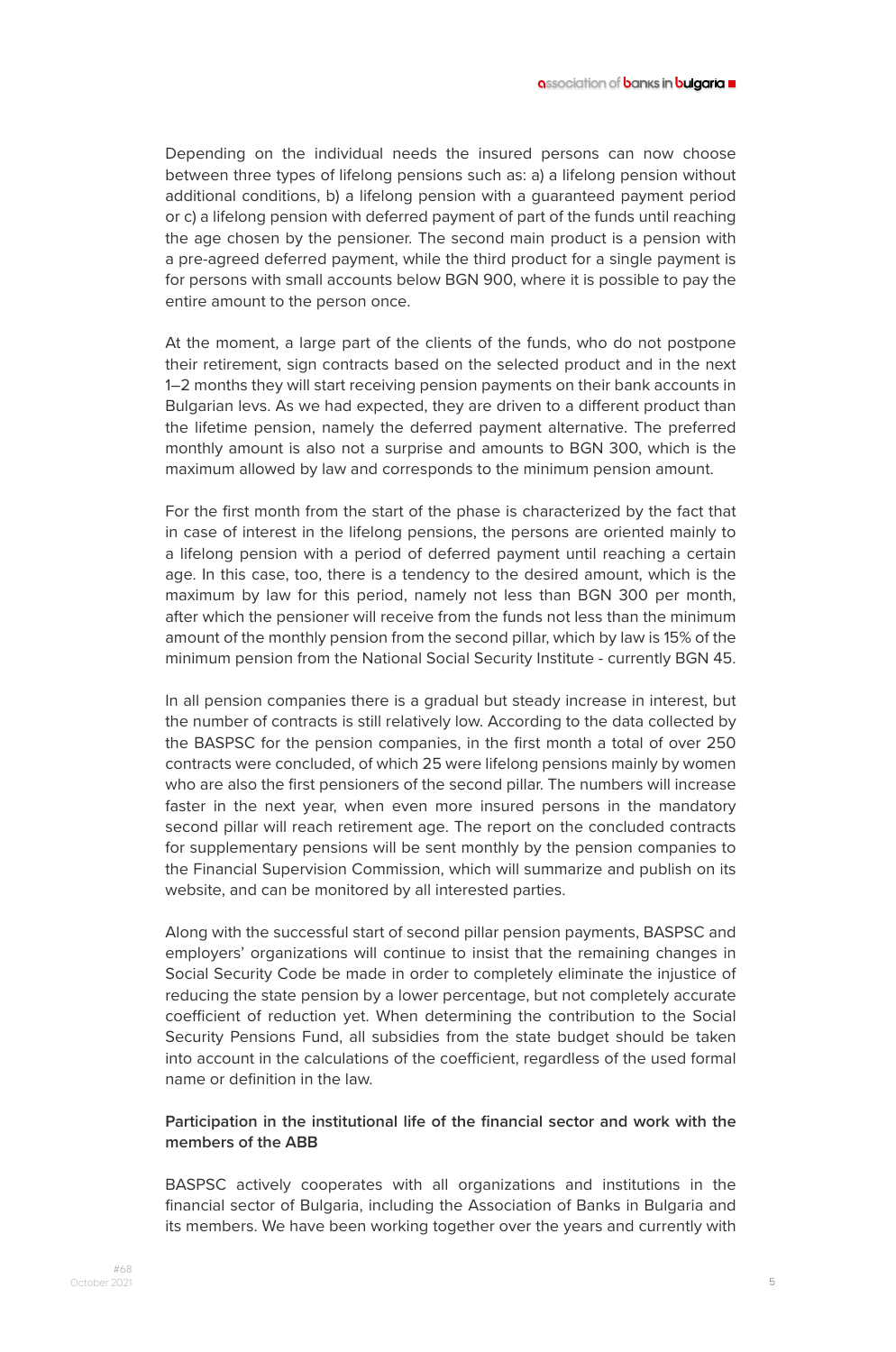the banks being the main government securities market makers, who regularly submit to our Association a report on the market prices of the main government bonds used for the proper formation of the daily valuation of pension fund assets by our Price Information Center in support of all pension insurance companies. The Bulgarian depository banks are taking on an increasingly responsible role under the new regulations overseeing the activities of pension funds. They store and revalue investment instruments on a daily basis, as well as available liquid assets of the funds on the basis of previously concluded contracts for custody services.

The investment units/departments of the pension companies have been regular counterparties of banks for years for securities trading, foreign exchange transactions and hedging strategies. With the registration of the new specialized repayment funds and the expected growth of their assets, this joint collaboration will increase, and will continue to deepen in search of different investment solutions that meet the more conservative investment policy of these specific funds.

A very recent example of cooperation with the ABB's members is the fact that pension companies have again turned to the commercial banks licensed by the BNB for servicing and custodial services for the newly created under the new changes in Social Insurance Code Lifetime Pension Repayment Funds and Deferred Payment Funds and both they have welcomed and addressed with the needed professional attitude, cooperation approach and observance of high standards.

Within the payout phase, we expect even more fruitful joint collaboration of the pension companies, members of the BASPSC, with the Bulgarian commercial banks in connection with the legal obligation to pay pensions to bank accounts only in Bulgaria and in BGN to persons who have reached retirement age only, restricting the repayment of pensions abroad.

There are quite a few other examples of common actions that help and strengthen the development of the financial instruments markets in Bulgaria and the capital market in general. In December 2020, the ABB supported the development of the second pension pillar and the pension insurance companies as institutions with a high contribution to the economic stability in the country and the development of the Bulgarian capital market, by giving its official comments and guidelines in an official positive opinion on the bill during the public consultation of the proposed changes to amend the Social Security Code (CSC) in order to ensure the start of the second pensions.

The timely adoption of these amendments to the Code was a corner stone for the creation of a detailed legal framework regulating the process of payment of the pensions from the universal pension funds, letting the Bulgarian pension companies today to acclaim with the successful start of the payment of supplementary pensions from the capital pillar.

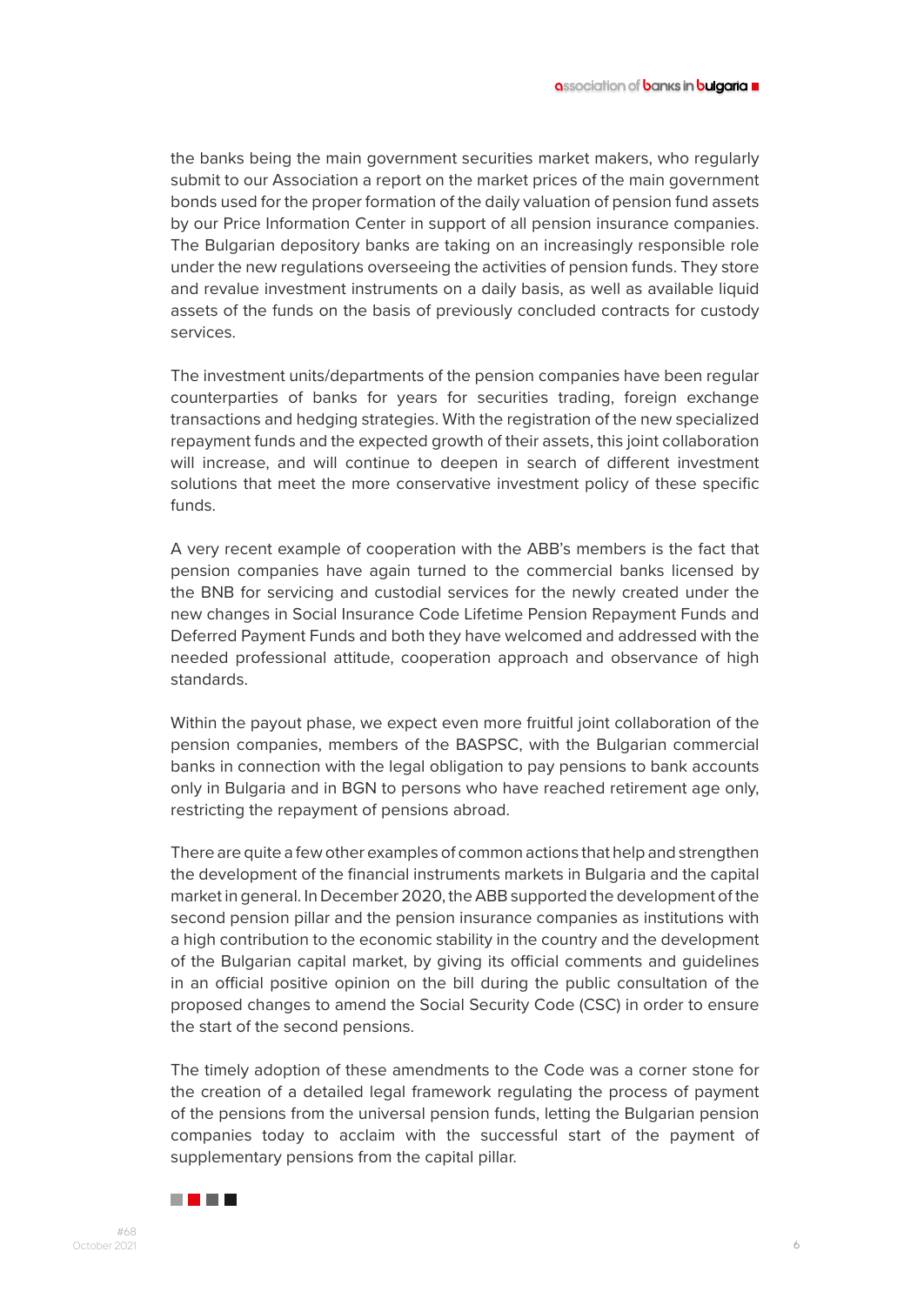# The Covid crisis necessitates to move from mandatory to voluntary enforcement



**Ivan Hadjiivanov** Chairperson of the Council of the Bulgarian Chamber of Private Enforcement Agents

The new Council of the Bulgarian Chamber of Private Enforcement Agents (BCPEA) and I, as newly elected Chairperson, are taking over the leadership in a difficult situation in the country. On one hand, there is already a new wave of the COVID pandemic, and on the other hand, an economic crisis is looming. These are serious challenges that will affect the work of the colleagues. Last year, many law firms were forced to lay off staff due to poor financial health. And the training of any specialist is very expensive and lasts for years. I dismissed 5 people in my office because I didn't have the financial means to keep them. I do not expect next year to be easier for our work.

In the crisis year 2020 private bailiffs were the only profession that itself demanded restrictions on its activities. While some economically active entities were forced to stop working, private bailiffs did so deliberately. Restrictions on public sales, inventories, seizures of bank accounts continued for 4 months. Due to the emergency situation, we registered the weakest year in terms of results for private enforcement. However, I am convinced that the decision to freeze some of the activities was the right one. We have shown exceptional maturity as a community and as an institution.

If we had chosen to act as debt collectors, we would have violated the fair balance that we are called to keep. At the same time, we have publicly demanded, in response to the crisis, for a solution to the problem of small debts to be found by introducing voluntary enforcement as an out-of-court procedure. As an institution, we also stood behind the introduction of the absolute ten-year limitation period for the individual debts.

Last year, the amount collected from private bailiffs was only BGN 655 million, of which BGN 151 million in favour of citizens, which accounted for 23% of all cases, and respectively, from alimony – BGN 5 million, from labour disputes – BGN 3 million. The cases in favour of banks were already less than 10% of all cases. Behind these numbers stood the receivables from unpaid salaries, alimony, rents, unpaid loans and other amounts under contracts, compensation for traffic accidents, serious crimes and others, extremely important to people.

Our activity is directly related to the economy of families, municipalities and the state. People who have been awarded receivables want to collect them because they have the right to do so and they need the money. The slowdown in our activity will affect the speed of overcoming the crisis. Therefore, we believe that for the private and public sector it is vital to restore the full scope of our activities, in compliance with social requirements.

It is a fact that private bailiffs often work in an insecure and unfriendly environment. The figure of the debtor is presented almost as a victim and this populist imposition of such an image in the minds of society has been going on for years. In the economically developed states where the rule of law is respected, there is intolerance towards defaulting debtors and the malicious violation of public justice.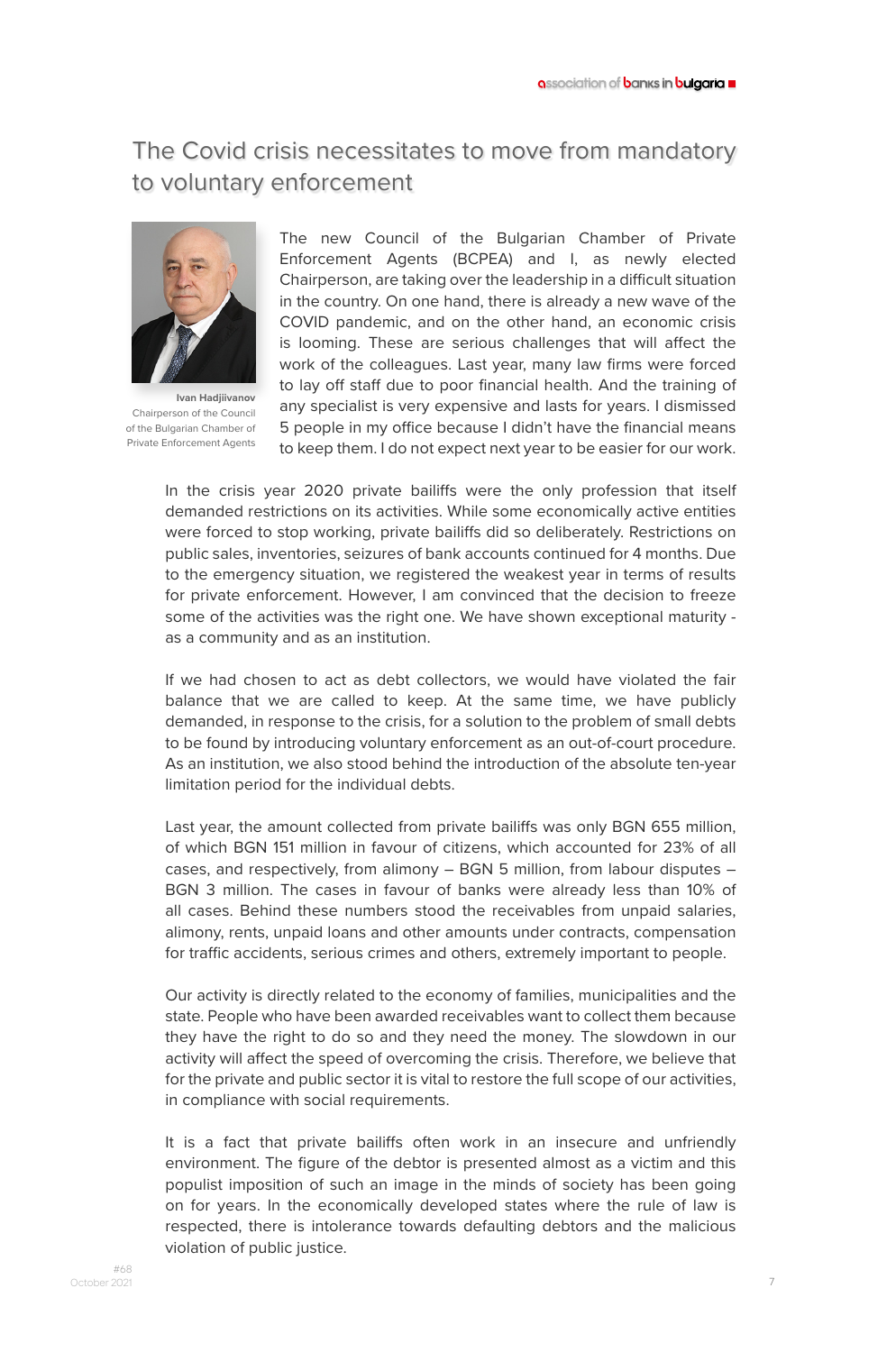One of the main priorities of the new management of the BCPEA is to continue the process of electronification of judicial enforcement. It is extremely necessary during a pandemic, because it will better preserve people's lives and health.

We closely follow the good practices of our colleagues in the European Union, as we receive information from the International Union of Bailiffs. We have proposals that, if accepted, would have positive effects on society.

The platform for electronic auctions is ready, we expect the Ordinance to be finalized in order to start work. We have electronic access to the Register of bank accounts and safe deposit boxes of debtors.

The RegiX system we have joined is an initial success, but it is not enough. It is good to be able to made inquiries without fees, so as not to burden the parties to the enforcement proceedings with the costs for them. However, we do not yet have access to information about cars from traffic police.

The unprecedented global situation, complicated by the proliferation of COVID-19, shows that the emphasis must be shifted from mandatory enforcement to voluntary enforcement - even before the court intervenes. Voluntary collection of debts from a bailiff and voluntary sales are widely discussed and accepted in European countries. Apart from the fact that it is many times cheaper for the debtors, this method allows them to control and solve their problems by rescheduling the debts. Unfortunately, so far, the National Assembly does not recognize this idea that we have.

Meanwhile, extending the opportunities for the collection of public claims is needed. There is still much to be achieved on this issue, as there is a longstanding policy of the Chamber that must be continued. By assigning the collection to us, the state pays nothing, and the costs are finally covered by the debtor who has not paid his debt to the state.

With regard to the Ministry of Interior, we believe that we should ask to collect the costs in the pre-trial proceedings and the traffic police fines. This is very important for prevention and, in our opinion, there will be great public interest in collecting fines for persistent offenders committing traffic violations.

The directions for expanding our powers, in which we are currently working, are:

- voluntary sales,
- fact-finding,
- voluntary collection of small debts out of court.

Among our priorities for future activities is to increase the number of public creditors who assign their claims for collection to private bailiffs – the National Revenue Agency (NRA), state institutions, ministries, agencies and others.

Private bailiffs have always been an engine of change aimed at improving our work, but we have also aimed that they are in the public interest and for the benefit of the business and citizens.